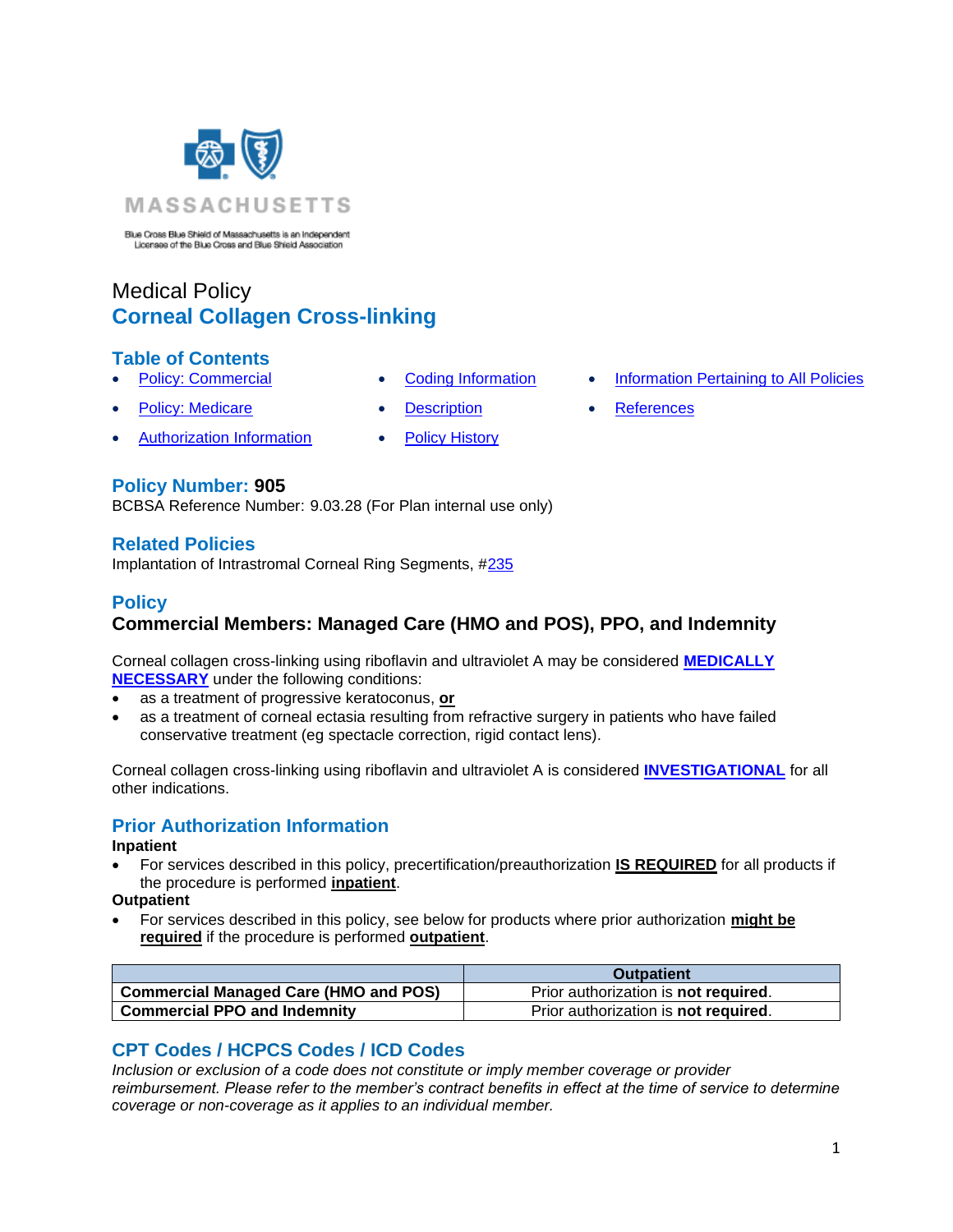*Providers should report all services using the most up-to-date industry-standard procedure, revenue, and diagnosis codes, including modifiers where applicable.*

*The following codes are included below for informational purposes only; this is not an all-inclusive list.*

**The above medical necessity criteria MUST be met for the following codes to be covered for Commercial Members: Managed Care (HMO and POS), PPO, and Indemnity:**

#### **CPT Codes**

| <b>CPT codes:</b> | <b>Code Description</b>                                                           |
|-------------------|-----------------------------------------------------------------------------------|
|                   | Collagen cross-linking of cornea, including removal of the corneal epithelium and |
| 0402T             | intraoperative pachymetry, when performed (Report medication separately)          |

#### **HCPCS Codes**

| <b>HCPCS</b> |                                                          |
|--------------|----------------------------------------------------------|
| codes:       | <b>Code Description</b>                                  |
| J2787        | Riboflavin 5'-phosphate, ophthalmic solution, up to 3 mL |

**The following ICD Diagnosis Codes are considered medically necessary when submitted with the CPT and/or HCPCS codes above if medical necessity criteria are met:**

#### **ICD-10 Diagnosis Codes**

| <b>Code Description</b>                   |
|-------------------------------------------|
| Keratoconus, unspecified, right eye       |
| Keratoconus, unspecified, left eye        |
| Keratoconus, unspecified, bilateral       |
| Keratoconus, unspecified, unspecified eye |
| Keratoconus, stable, right eye            |
| Keratoconus, stable, left eye             |
| Keratoconus, stable, bilateral            |
| Keratoconus, stable, unspecified eye      |
| Keratoconus, unstable, right eye          |
| Keratoconus, unstable, left eye           |
| Keratoconus, unstable, bilateral          |
| Keratoconus, unstable, unspecified eye    |
| Corneal ectasia, right eye                |
| Corneal ectasia, left eye                 |
| Corneal ectasia, bilateral                |
| Corneal ectasia, unspecified eye          |
|                                           |

## <span id="page-1-0"></span>**Description**

#### **Treatment of Keratoconus and Ectasia**

The initial treatment for keratoconus often consists of hard contact lenses. A variety of keratorefractive procedures have also been attempted, broadly divided into subtractive and additive techniques. Subtractive techniques include photorefractive keratectomy or laser in situ keratomileuses, although generally, results of these techniques have been poor. Implantation of intrastromal corneal ring segments (see evidence review 9.03.14) is an additive technique in which the implants are intended to reinforce the cornea, prevent further deterioration, and potentially obviate the need for penetrating keratoplasty. Penetrating keratoplasty (ie, corneal grafting) is the last line of treatment. About 20% of patients with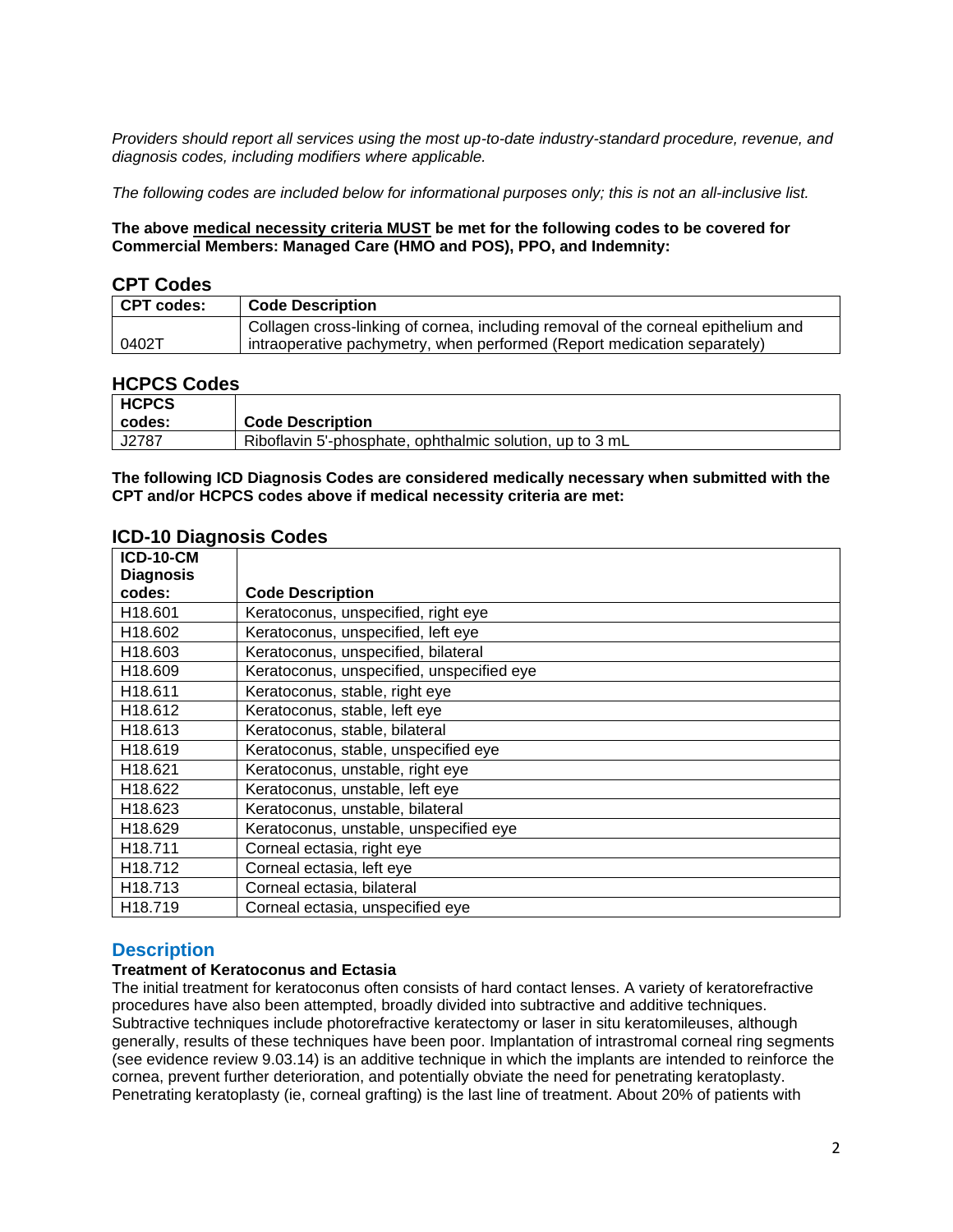keratoconus will require corneal transplantation. All of these treatments attempt to improve the refractive errors but are not disease-modifying.

Treatment options for ectasia include intraocular pressure-lowering drugs and intracorneal ring segments. Frequently, penetrating keratoplasty is required.

None of the currently available treatment options for keratoconus and corneal ectasia halt the progression of the disease, and corneal transplantation is the only option available when functional vision can no longer be achieved.

Corneal collagen cross-linking has the potential to slow the progression of the disease. It is performed with the photosensitizer riboflavin (vitamin B2) and ultraviolet A irradiation. There are 2 protocols for corneal collagen cross-linking:

- 1. Epithelium-off corneal collagen cross-linking (also known as "epi-off"): In this method, about 8 mm of the central corneal epithelium is removed under topical anesthesia to allow better diffusion of the photosensitizer riboflavin into the stroma. Following de-epithelialization, a solution with riboflavin is applied to the cornea (every 1-3 minutes for 30 minutes) until the stroma is completely penetrated. The cornea is then irradiated for 30 minutes with ultraviolet A 370 nm, a maximal wavelength for absorption by riboflavin, while the riboflavin continues to be applied. The interaction of riboflavin and ultraviolet A causes the formation of reactive oxygen species, leading to additional covalent bonds (cross-linking) between collagen molecules, resulting in stiffening of the cornea. Theoretically, by using a homogeneous light source and absorption by riboflavin, the structures beyond a 400-mm thick stroma (endothelium, anterior chamber, iris, lens, retina) are not exposed to an ultraviolet dose that is above the cytotoxic threshold.
- 2. Epithelium-on corneal collagen cross-linking (also known as "epi-on" or transepithelial): In this method, the corneal epithelial surface is left intact (or may be partially disrupted) and a longer riboflavin loading time is needed.

Currently, the only corneal collagen cross-linking treatment approved by the U.S. Food and Drug Administration (FDA) is the epithelium-off method. There are no FDA approved corneal collagen crosslinking treatments using the epithelium-on method. Corneal collagen cross-linking is being evaluated primarily for corneal stabilization in patients with progressive corneal thinning, such as keratoconus and corneal ectasia following refractive surgery. Corneal collagen cross-linking may also have anti-edematous and antimicrobial properties.

#### **Summary**

Corneal collagen cross-linking is a photochemical procedure approved by the U.S. Food and Drug Administration (FDA) for the treatment of progressive keratoconus and corneal ectasia. Keratoconus is a dystrophy of the cornea characterized by progressive deformation (steepening) of the cornea while corneal ectasia is keratoconus that occurs after refractive surgery. Both lead to functional loss of vision and need for corneal transplantation.

For individuals who have progressive keratoconus who receive corneal collagen cross-linking using riboflavin and ultraviolet A, the evidence includes multiple randomized controlled trials (RCTs), systematic reviews, and nonrandomized studies. Relevant outcomes are change in disease status, functional outcomes, and treatment-related morbidity. In both pivotal RCTs, the primary endpoint (an intermediate outcome) of reducing maximum corneal curvature by 1 diopter (D) was achieved at month 3 and maintained at months 6 and 12 in corneal collagen cross-linking treated patients compared with sham controls. In both RCTs, the difference in mean change in maximum corneal curvature from baseline to 12 months was 1.9 D and 2.3 D, respectively, favoring the corneal collagen cross-linking treated patients. Several other studies measured visual acuity and found significant and lasting improvements in corrected visual acuity and other measures with corneal collagen cross-linking. Long-term follow-up for visual acuity outcomes is needed. The adverse events associated with corneal collagen cross-linking include corneal opacity (haze), corneal epithelial defects, and other ocular findings. Most adverse events resolved in the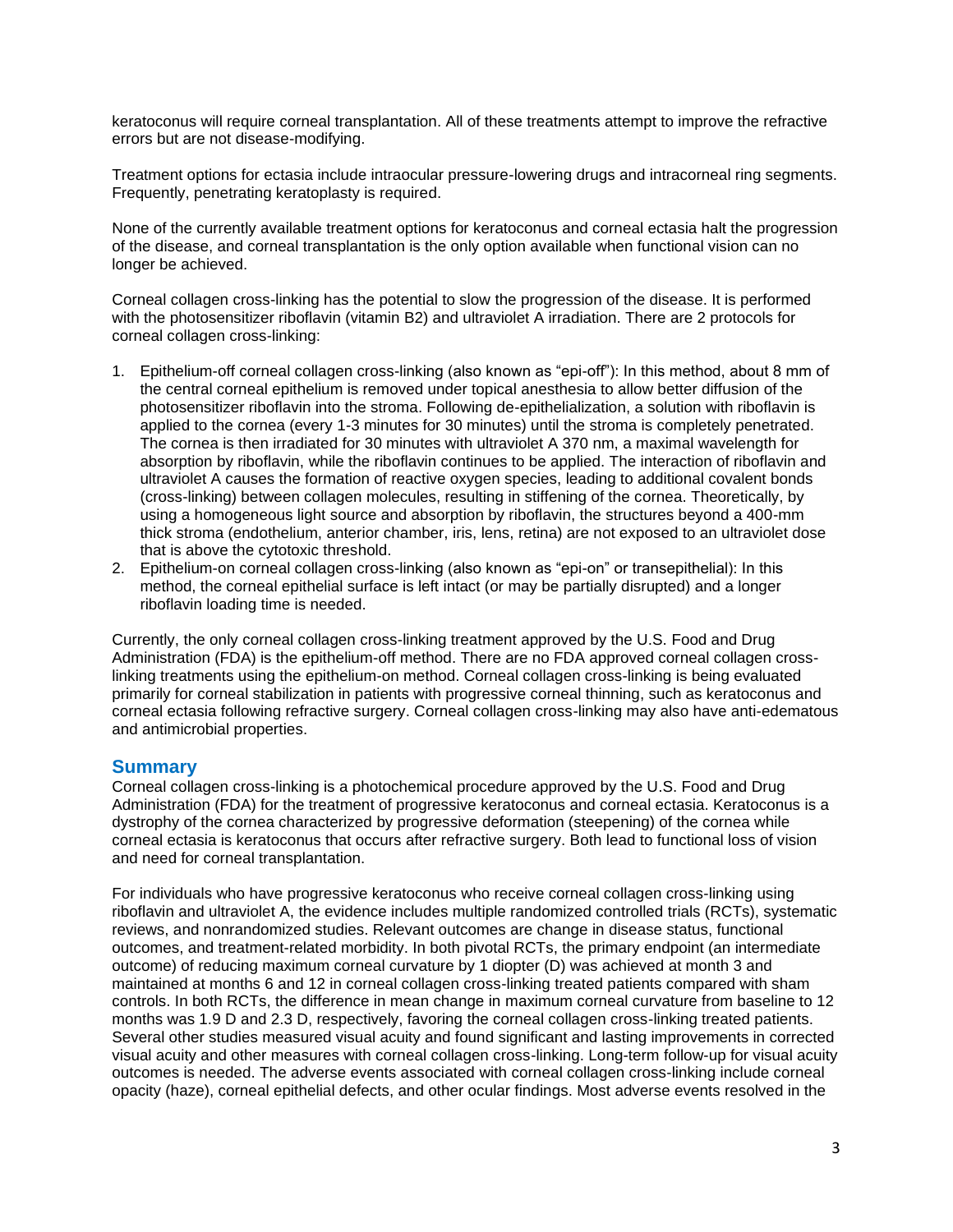first month but continued in a few (1%-6%) patients for 6 to 12 months. The evidence is sufficient to determine that the technology results in a meaningful improvement in the net health outcome.

For individuals who have corneal ectasia after refractive surgery who receive corneal collagen crosslinking using riboflavin and ultraviolet A, the evidence includes multiple RCTs and nonrandomized studies. Relevant outcomes are change in disease status, functional outcomes, and treatment-related morbidity. In both pivotal RCTs, the primary endpoint (an intermediate outcome) of reducing maximum corneal curvature by 1 D was achieved at month 3 and maintained at months 6 and 12 in the corneal collagen cross-linking treated patients compared with sham controls. In both RCTs, the difference in mean change in maximum corneal curvature from baseline to 12 months was 2.0 D and 1.1 D, respectively, favoring corneal collagen cross-linking treated patients. Other trials showed significant improvements not only in maximum corneal curvature but also visual acuity measures in the corneal collagen cross-linking groups compared with the control groups. The first and longest trial followed patients up to 3 years and saw continued improvement in visual acuity with corneal collagen cross-linking. Long-term follow-up for visual acuity outcomes is needed. The adverse events associated with corneal collagen cross-linking were the same for the ectasia trials as for the keratoconus. The evidence is sufficient to determine that the technology results in a meaningful improvement in the net health outcome.

#### <span id="page-3-2"></span>**Policy History**

| <b>Date</b> | <b>Action</b>                                                                            |
|-------------|------------------------------------------------------------------------------------------|
| 4/2022      | Annual policy review. Policy statements unchanged.                                       |
| 4/2021      | Annual policy review. Policy statements unchanged.                                       |
| 1/2021      | Medicare information removed. See MP #132 Medicare Advantage Management for              |
|             | local coverage determination and national coverage determination reference.              |
|             | Clarified coding information.                                                            |
| 7/2020      | Medically necessary statement clarified.                                                 |
| 5/2020      | Annual policy review. Description, summary, and references updated. Policy               |
|             | statements unchanged.                                                                    |
| 1/2020      | Clarified coding information.                                                            |
| 4/2019      | Annual policy review. Description, summary, and references updated. Policy               |
|             | statements unchanged.                                                                    |
| 1/2019      | Clarified coding information.                                                            |
| 8/2018      | Medically necessary statement clarified.                                                 |
| 4/2018      | Annual policy review. New references added. Summary clarified.                           |
| 8/2017      | Annual policy review. New medically necessary indications described.                     |
|             | Investigational indications clarified. Clarified coding information. Effective 8/1/2017. |
| 4/2016      | Annual policy review. New references added.                                              |
| 1/2016      | Clarified coding information.                                                            |
| 6/2015      | Annual policy review. New references added.                                              |
| 7/2014      | Annual policy review. New references added.                                              |
| 5/2013      | Annual policy review. New references added.                                              |
| 2/2013      | New policy describing ongoing non-coverage.                                              |

# <span id="page-3-0"></span>**[Information Pertaining to All Blue Cross Blue Shield Medical Policies](#page-3-0)**

Click on any of the following terms to access the relevant information: [Medical Policy Terms of Use](http://www.bluecrossma.org/medical-policies/sites/g/files/csphws2091/files/acquiadam-assets/Medical_Policy_Terms_of_Use_prn.pdf) [Managed Care Guidelines](http://www.bluecrossma.org/medical-policies/sites/g/files/csphws2091/files/acquiadam-assets/Managed_Care_Guidelines_prn.pdf) [Indemnity/PPO Guidelines](http://www.bluecrossma.org/medical-policies/sites/g/files/csphws2091/files/acquiadam-assets/Indemnity_and_PPO_Guidelines_prn.pdf) [Clinical Exception Process](http://www.bluecrossma.org/medical-policies/sites/g/files/csphws2091/files/acquiadam-assets/Clinical_Exception_Process_prn.pdf) [Medical Technology Assessment Guidelines](http://www.bluecrossma.org/medical-policies/sites/g/files/csphws2091/files/acquiadam-assets/Medical_Technology_Assessment_Guidelines_prn.pdf)

# <span id="page-3-1"></span>**References**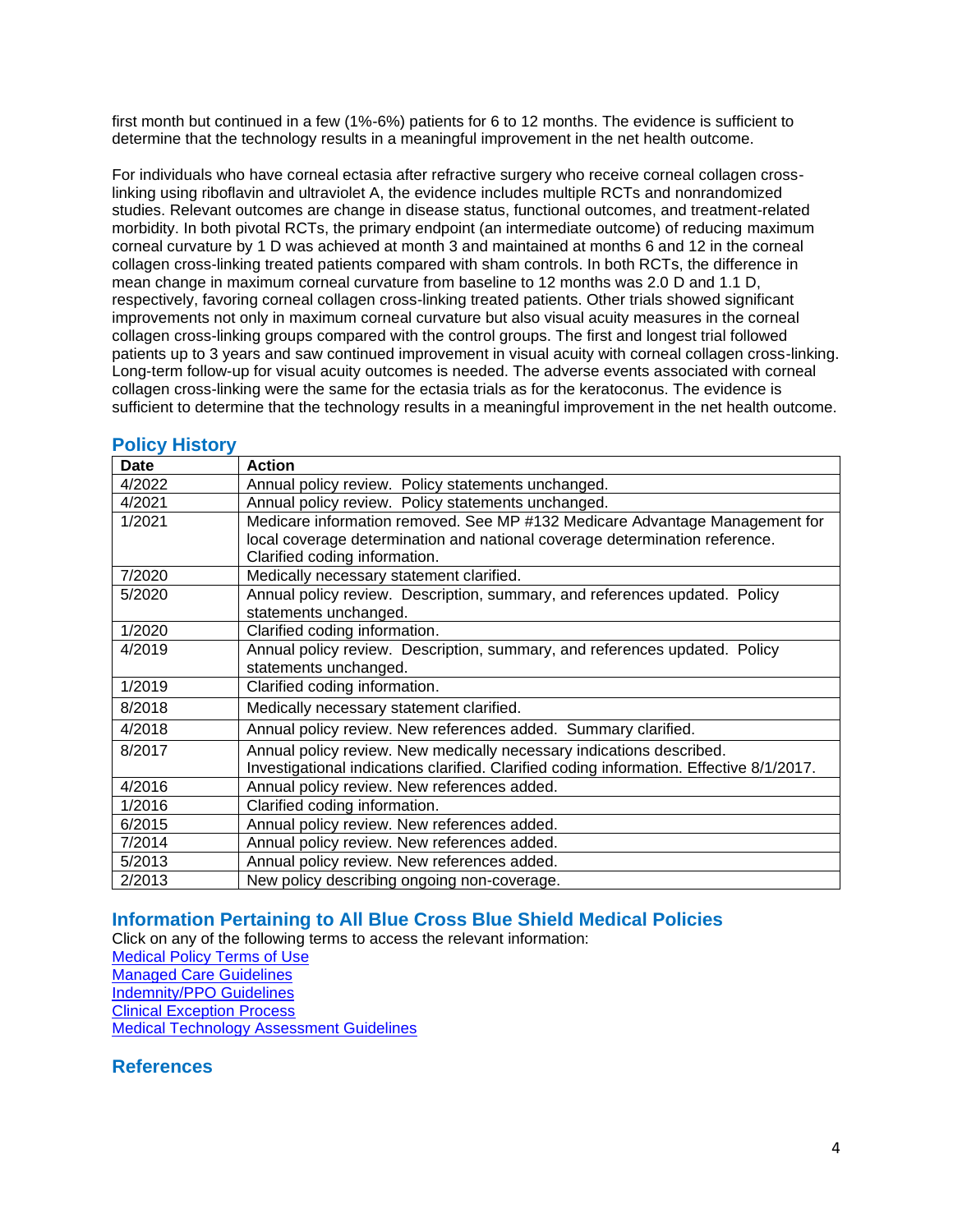- 1. Avedro Inc. Photorexa Viscous and Photorexa Prescribing Label. 2016; http://www.accessdata.fda.gov/drugsatfda\_docs/label/2016/203324s000lbl.pdf. Accessed February 10, 2020.
- 2. Davis LJ, Schechtman KB, Wilson BS, et al. Longitudinal changes in visual acuity in keratoconus. Invest Ophthalmol Vis Sci. Feb 2006;47(2):489-500. PMID 16431941
- 3. McMahon TT, Edrington TB, Szczotka-Flynn L, et al. Longitudinal changes in corneal curvature in keratoconus. Cornea. Apr 2006;25(3):296-305. PMID 16633030
- 4. Center for Drug Evaluation and Research. Application Number 203324Orig2s000. Summary Review. 2015; https://www.accessdata.fda.gov/drugsatfda\_docs/nda/2016/203324Orig2s000SumR.pdf. Accessed February 10, 2020.
- 5. U.S. Food and Drug Administration. FDA Briefing Package for Joint Meeting of the Dermatologic and Ophthalmic Drugs Advisory Committee and Ophthalmic Device Panel of the Medical Devices Advisory Committee NDA 203324: Photrexa Viscous and Photrexa (riboflavin ophthalmic solution) and KXL System (UVA light source) Avedro, Inc. 2015; https://www.pharmamedtechbi.com/~/media/Supporting%20Documents/The%20Pink%20Sheet%20D AILY/2015/February/22015%20DODAC\_ODPB101FDA\_Backgrounder.pdf. Accessed February 10, 2020.
- 6. Hersh PS, Greenstein SA, Fry KL. Corneal collagen crosslinking for keratoconus and corneal ectasia: One-year results. J Cataract Refract Surg. Jan 2011;37(1):149-160. PMID 21183110
- 7. Hersh PS, Stulting RD, Muller D, et al. United States multicenter clinical trial of corneal collagen crosslinking for keratoconus treatment. Ophthalmology. Sep 2017;124(9):1259-1270. PMID 28495149
- 8. Renesto Ada C, Barros Jde N, Campos M. Impression cytologic analysis after corneal collagen crosslinking using riboflavin and ultraviolet-A light in the treatment of keratoconus. Cornea. Oct 2010;29(10):1139-1144. PMID 20622670
- 9. Sykakis E, Karim R, Evans JR, et al. Corneal collagen cross-linking for treating keratoconus. Cochrane Database Syst Rev. Mar 24 2015;3(3):CD010621. PMID 25803325
- 10. Meiri Z, Keren S, Rosenblatt A, et al. Efficacy of corneal collagen cross-linking for the treatment of keratoconus: a systematic review and meta-analysis. Cornea. Mar 2016;35(3):417-428. PMID 26751990
- 11. McAnena L, Doyle F, O'Keefe M. Cross-linking in children with keratoconus: a systematic review and meta-analysis. Acta Ophthalmol. May 2017;95(3):229-239. PMID 27678078
- 12. Toprak I, Yaylali V, Yildirim C. Visual, topographic, and pachymetric effects of pediatric corneal collagen cross-linking. J Pediatr Ophthalmol Strabismus. Mar 1 2017;54(2):84-89. PMID 27668869
- 13. Badawi AE. Accelerated corneal collagen cross-linking in pediatric keratoconus: One year study. Saudi J Ophthalmol. Jan-Mar 2017;31(1):11-18. PMID 28337057
- 14. Knutsson KA, Paganoni G, Matuska S, et al. Corneal collagen cross-linking in paediatric patients affected by keratoconus. Br J Ophthalmol. Feb 2018;102(2):248-252. PMID 28655729
- 15. Papaioannou L, Miligkos M, Papathanassiou M. Corneal collagen cross-linking for infectious keratitis: a systematic review and meta-analysis. Cornea. Jan 2016;35(1):62-71. PMID 26509768
- 16. Padmanabhan P, Rachapalle Reddi S, Rajagopal R, et al. Corneal collagen cross-linking for keratoconus in pediatric patients-long-term results. Cornea. Feb 2017;36(2):138-143. PMID 28060058
- 17. Raiskup-Wolf F, Hoyer A, Spoerl E, et al. Collagen crosslinking with riboflavin and ultraviolet-A light in keratoconus: long-term results. J Cataract Refract Surg. May 2008;34(5):796-801. PMID 18471635
- 18. Raiskup F, Theuring A, Pillunat LE, et al. Corneal collagen crosslinking with riboflavin and ultraviolet-A light in progressive keratoconus: ten-year results. J Cataract Refract Surg. Jan 2015;41(1):41-46. PMID 25532633
- 19. Caporossi A, Mazzotta C, Baiocchi S, et al. Long-term results of riboflavin ultraviolet a corneal collagen cross-linking for keratoconus in Italy: the Siena Eye Cross Study. Am J Ophthalmol. Apr 2010;149(4):585-593. PMID 20138607
- 20. Hersh PS, Stulting RD, Muller D, et al. U.S. multicenter clinical trial of corneal collagen crosslinking for treatment of corneal ectasia after refractive surgery. Ophthalmology. Oct 2017;124(10):1475- 1484. PMID 28655538